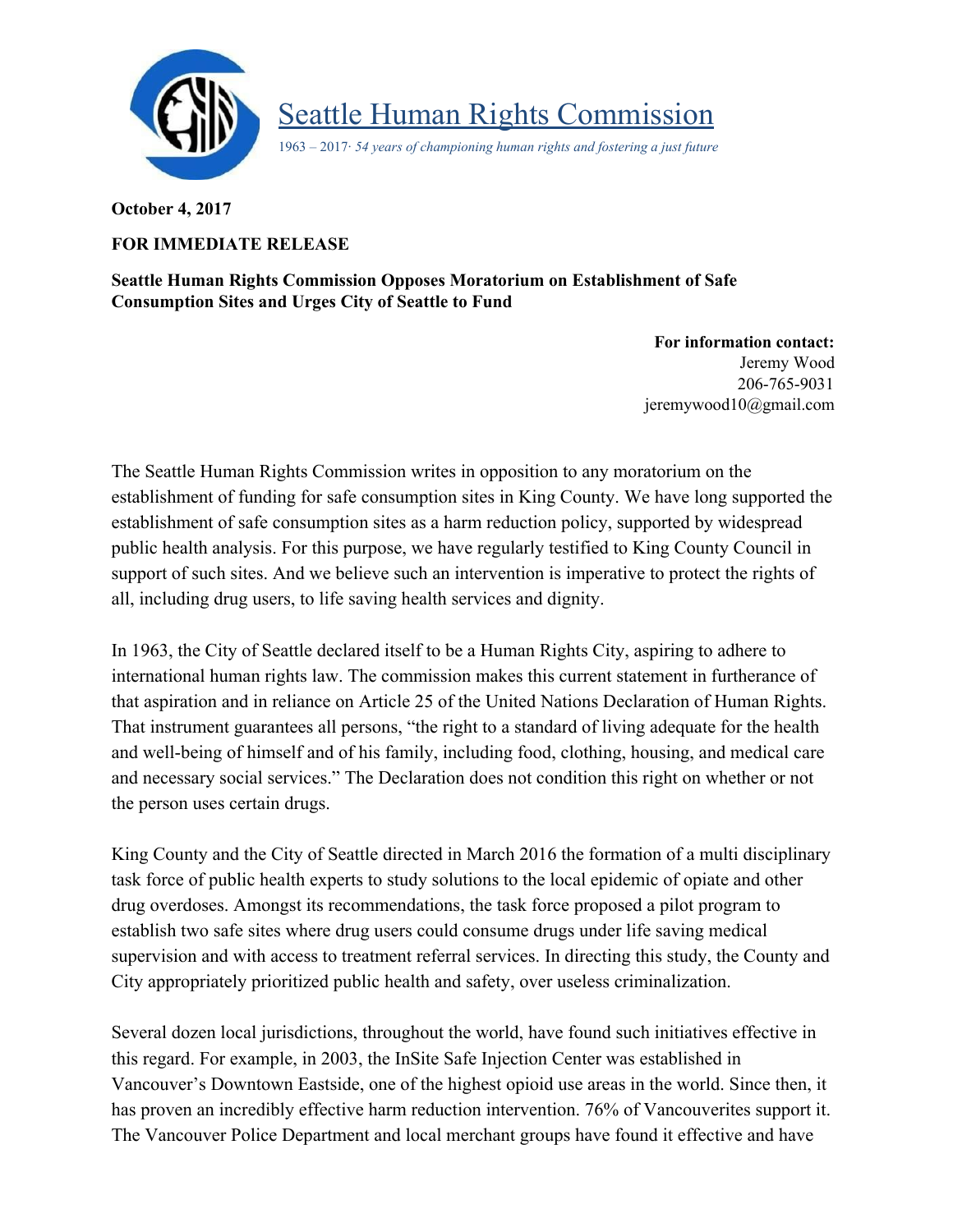partnered to support it. Canada is opening more of these sites across the country because they have shown to be effective.

As explained by peer reviewed articles in the Lancet and New England Journal of Medicine, it has led to a 35% decrease in overdose fatalities in the proximate area. And it has done so by protecting the dignity and respecting the health and humanity of all who enter, drug user or not. As a result it has also proven strongly effective in linking users to detoxification, treatment, and sobriety. In addition to saving users' lives, InSite has also led to declines in nearby property crime, litter, and positive interactions with law enforcement.

The opponents of safe consumption sites rely on fear and bad science. They express concerns about the effect of such sites in our neighborhoods when people are already dying in our streets. And they allege that such sites do not work because users continue to use. These critiques all miss the mark.

As I stated, local business groups and police have come out in support of medically supervised facilities based on its proven results in reducing fatality and, importantly, moving usage indoors out of the sight of the public and especially children. If usage continues, it is because usage is based on many factors. The absence of sufficient housing or mental health services. The historic trauma many marginalized communities over represented amongst the homeless face and seek to cope with.

Safe consumption sites do not provide the panacea for all these issues and we must continue to confront them as well. But they do their job in reducing harm and in demonstrating that our community values and protects all lives. It is the Commission's perspective, and that memorialized in human rights law, that drug users are our neighbors, our fellow Seattlites, and our fellow human beings. As many community advocates have noted, the moratorium and initiative process will cost lives in the interim. For this reason, the Commission opposes any such moratorium and urges the establishment of safe consumption sites with all deliberate speed.

# # #